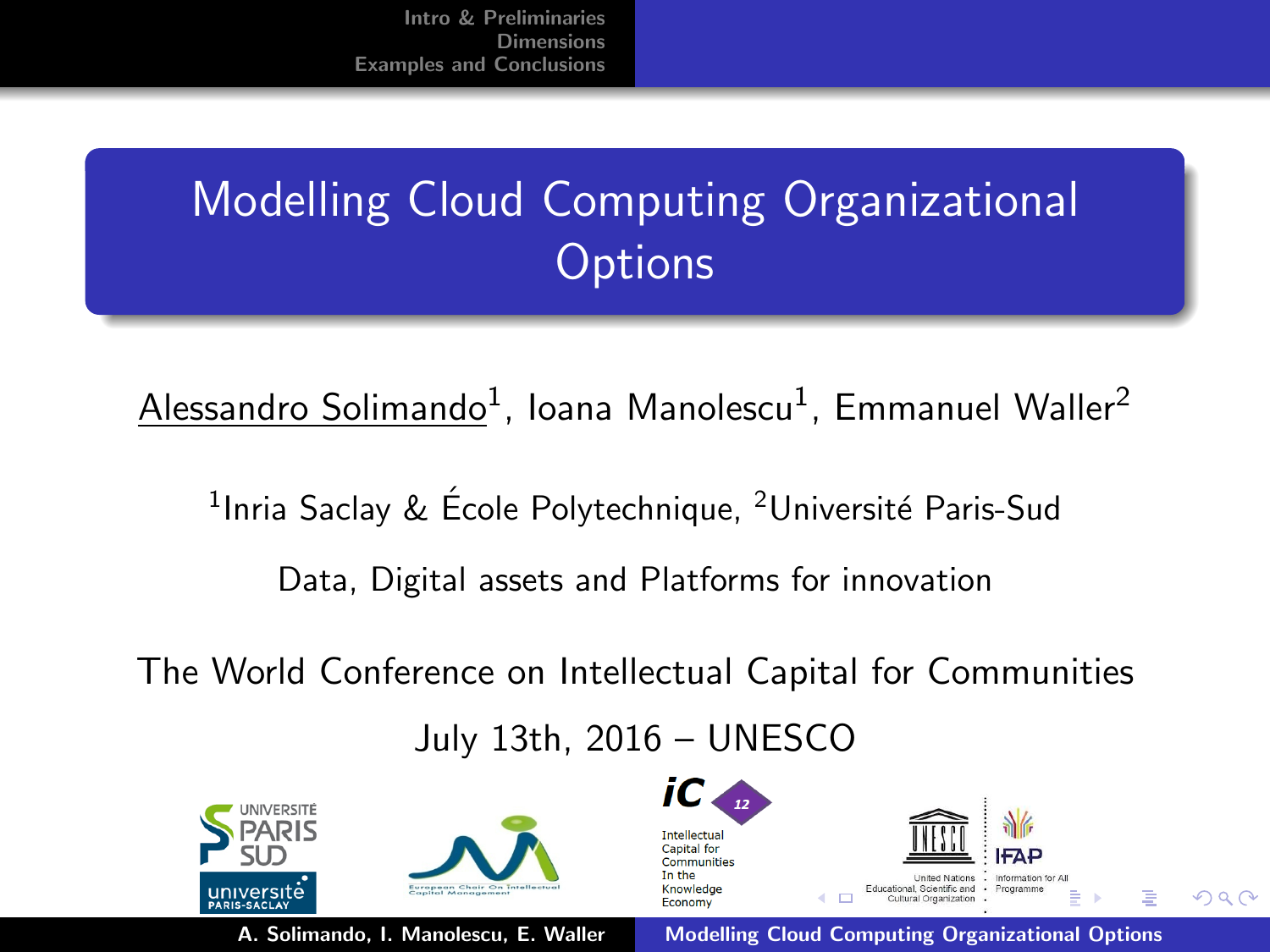# Introduction

- Goal: identify a set of dimensions for positioning enterprises w.r.t. cloud adoption
- The interest for a single taxonomy contrasts with the complexity of the dimensions (orthogonal)
- Space of possible configurations is equal to the cartesian product of all the possible values for such dimensions
- We formalize dimensions as rules, allowing co-existence of dimensions in contrast between them w.r.t. their indication
- Rule result can be combined and reconcilied with voting algorithms

オタト オミト オミト

<span id="page-1-0"></span>へのへ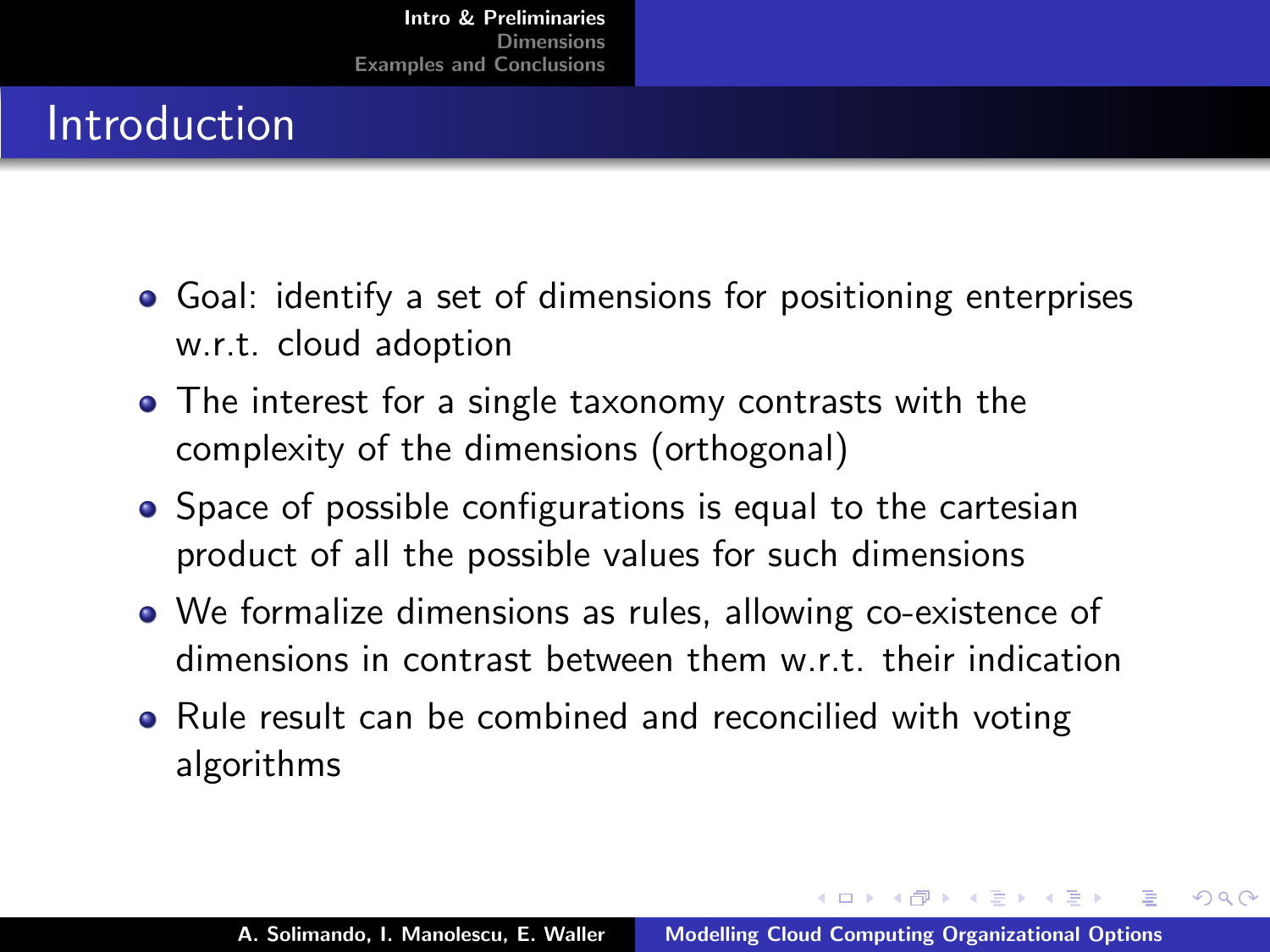### Cloud Based Organizational Designs (CBOD) Project

#### Project's goal:

Developing a variety of means that will make significantly simpler the elaboration, the decision and the evaluation of cloud-based solutions from information system management and business point of view, accommodating the need for an holistic approach

オタト オチト オチト

へのへ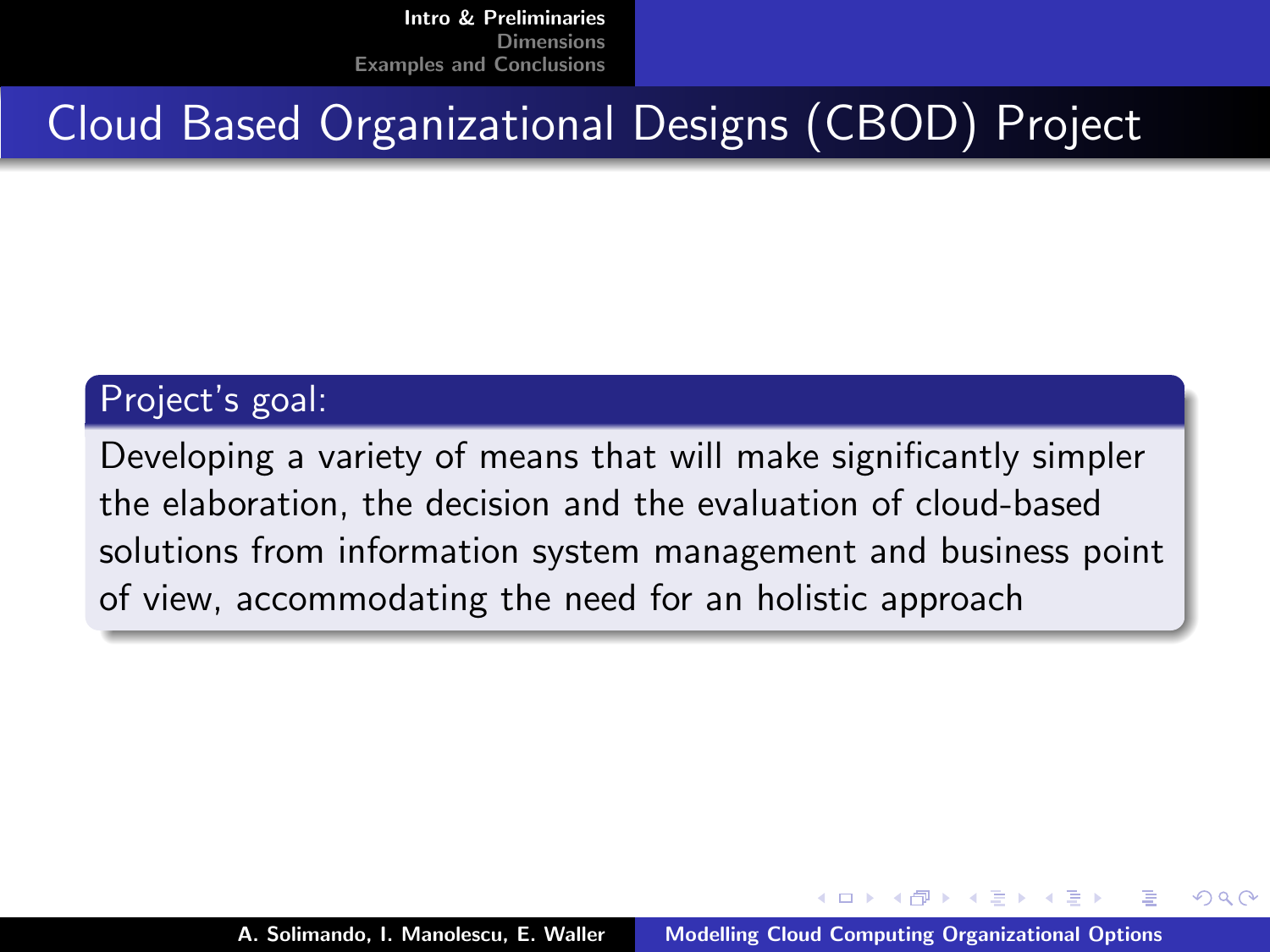## Rule-based Formalisms

General form for rules:

$$
A_0 \wedge \ldots \wedge A_n \rightarrow B_0/ \ldots / B_m \wedge \ldots \wedge C_0/ \ldots / C_m
$$

- $\bullet$  A<sub>i</sub> elements compose the body of the rule (precondition)
- $\bullet$  B<sub>i</sub> and C<sub>i</sub> elements compose the head of the rule (logical consequence of the body)
- ∧ is logical and
- symbol "/" separates alternatives for the same conjunct

Example:  $A \rightarrow B_0/B_1 \land C_0$  is a short-hand for:

- $\bullet$  A  $\rightarrow$  B<sub>0</sub> $\land$  C<sub>0</sub>,
- $A \rightarrow B_1 \wedge C_0$

K 御 ▶ K 君 ▶ K 君 ▶

 $2Q$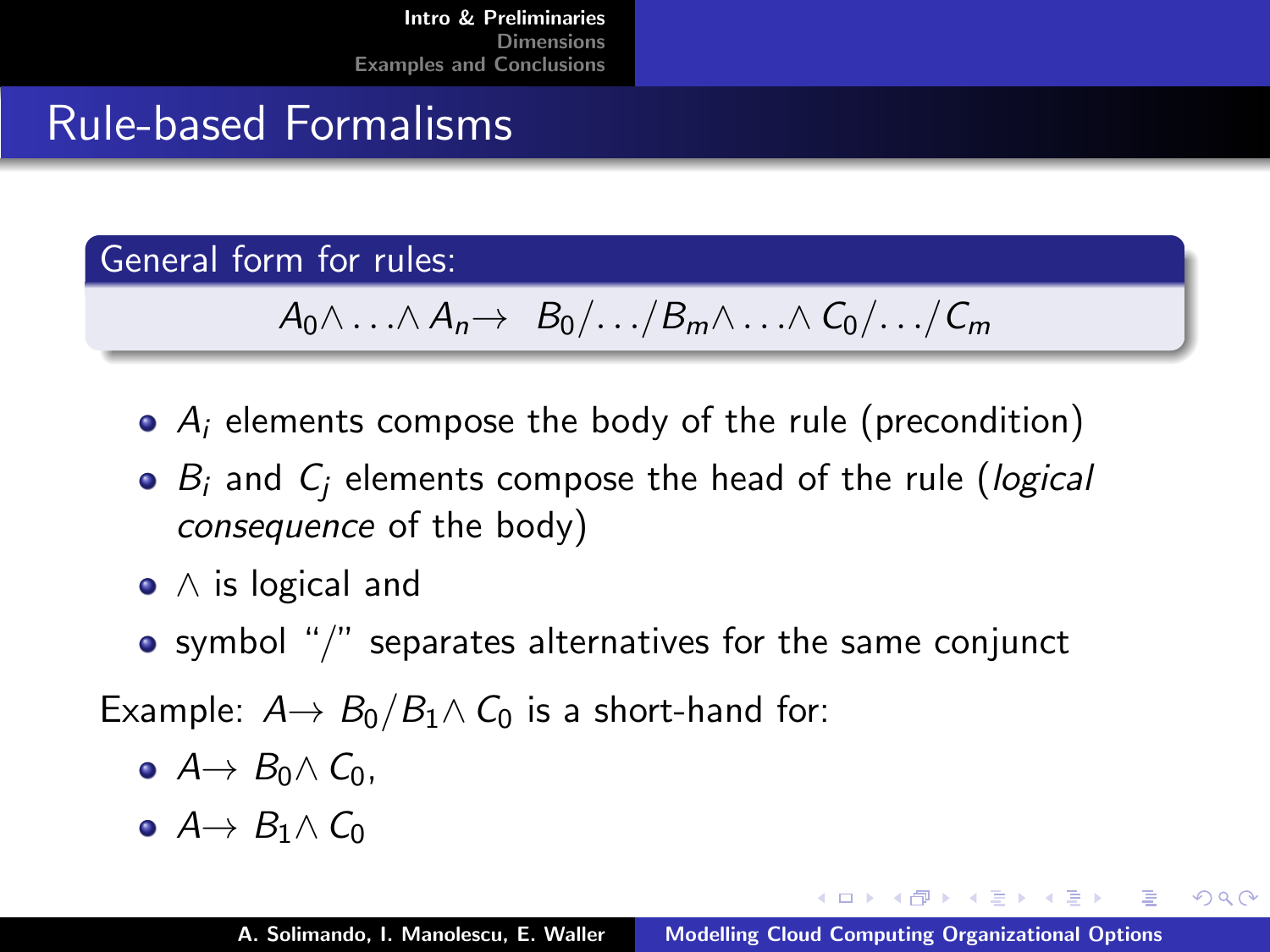# **Dimensions**

- Dimensions intermix technical, economic and organizational factors
- Inherently variable nature of some of these aspects, during the life of the organization
- Positioning is not always fixed, might vary over time
- Stable dimensions: tightly related to the company's inner-nature
- Relatively stable dimensions: defining the company's profile
- Variable dimensions: related to the kind of data analysis and data usage for the enterprise

イロメ マ桐 メラミンマチャ

<span id="page-4-0"></span> $\Omega$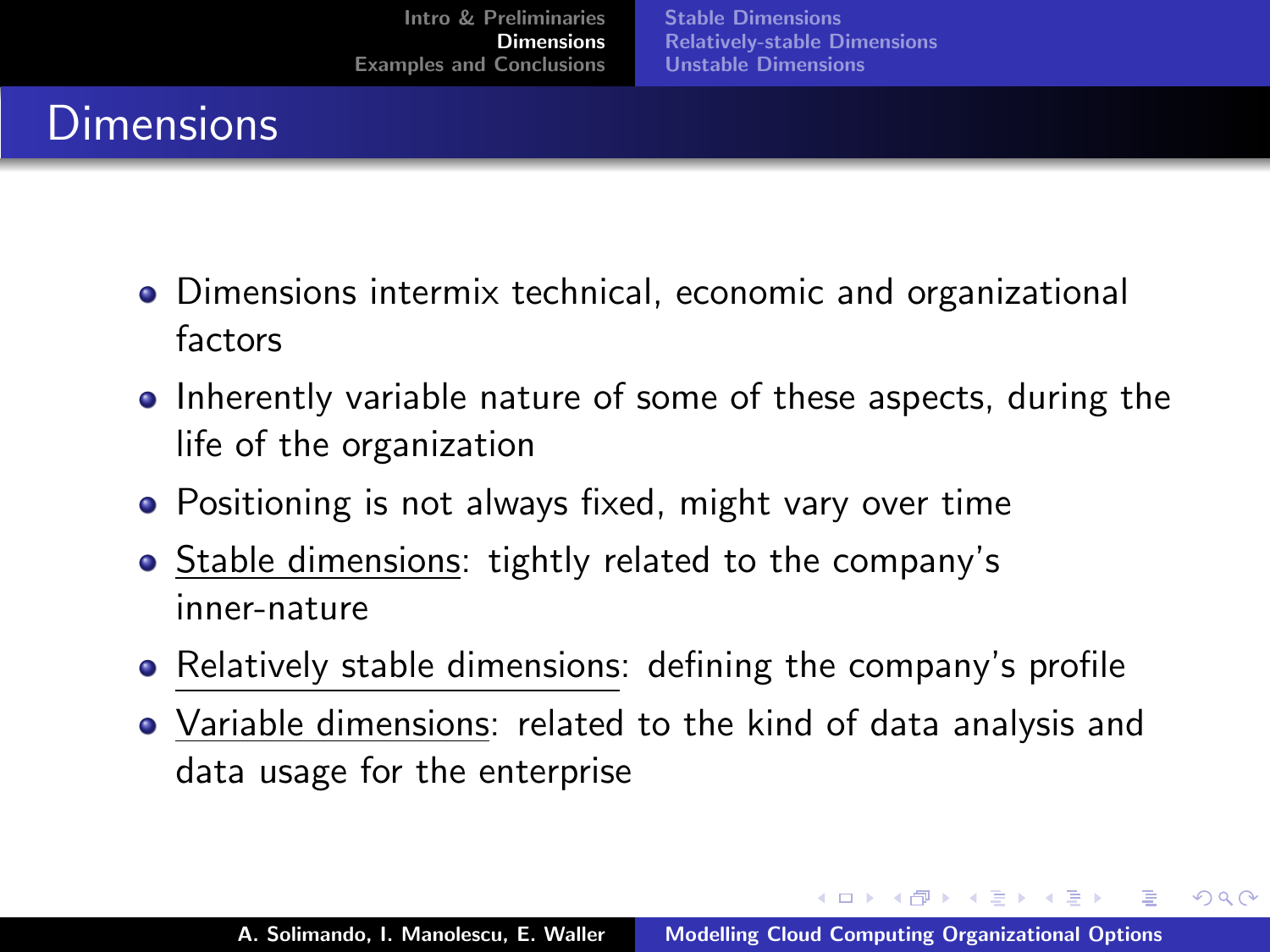[Stable Dimensions](#page-5-0) [Relatively-stable Dimensions](#page-7-0) [Unstable Dimensions](#page-8-0)

#### Stable Dimensions 1/2

| Dimension | Description                              | Rules                                                                  |
|-----------|------------------------------------------|------------------------------------------------------------------------|
| a.1       | IT-related core business?                | $IT-RelatedCoreBusiness \rightarrow cloud$                             |
| a.2       | Enterprise size                          | $Small Enterprise \rightarrow SaaS$                                    |
|           |                                          | MediumEnterprise $\rightarrow$ PaaS/laaS $\land$ External/Hybrid cloud |
|           |                                          | BigEnterprise $\rightarrow$ PaaS/laaS $\land$ Internal/Hybrid cloud    |
| a.3       | Federated enterprise                     | Single $\rightarrow$ Internal $\wedge$ Privatecloud                    |
|           |                                          | Eederated $\rightarrow$ Public cloud                                   |
| a.4       | Location(s) of the company               | $LocationCheapWith Services \rightarrow Internal cloud$                |
|           |                                          | $LocationExpWithServices \rightarrow External cloud$                   |
|           |                                          | LocationNoServices $\rightarrow$ no cloud                              |
| a.5       | Stability level of programs/requirements | Stable $\land$ Custom $\rightarrow$ no cloud                           |
|           |                                          | Stable $\land$ no Custom $\rightarrow$ cloud                           |
|           |                                          | Unstable $\rightarrow$ cloud                                           |

イロト イ押 トイモト イモト

<span id="page-5-0"></span> $\equiv$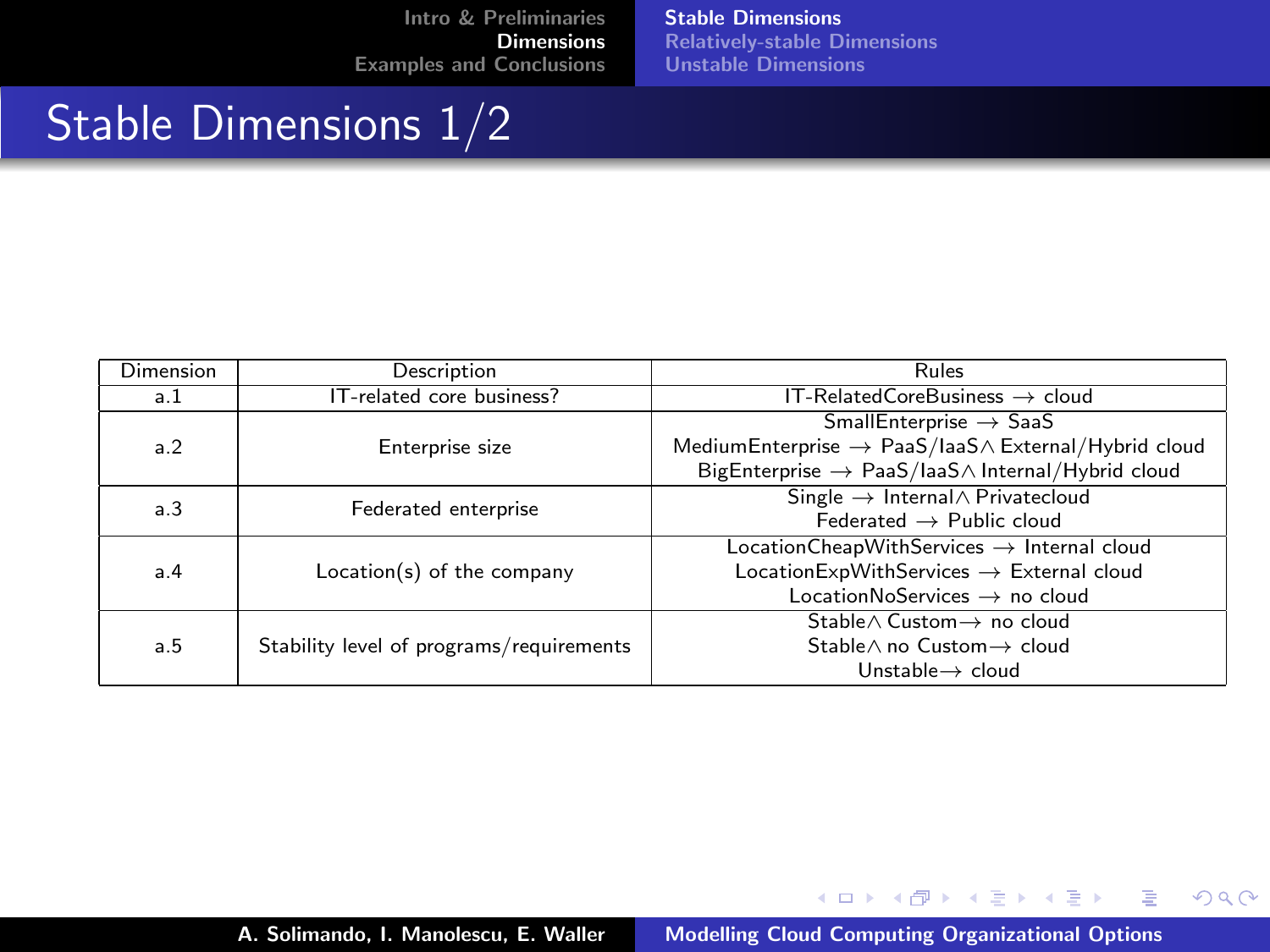[Stable Dimensions](#page-5-0) [Relatively-stable Dimensions](#page-7-0) [Unstable Dimensions](#page-8-0)

#### Stable Dimensions 2/2

| Dimension | Description                                  | Rules                                                   |
|-----------|----------------------------------------------|---------------------------------------------------------|
| a.5       | Stability level of programs and requirements | Stable∧ Custom → no cloud                               |
|           |                                              | Stable $\land$ no Custom $\rightarrow$ cloud            |
|           |                                              | Unstable $\rightarrow$ cloud                            |
| a.6       | IT usage intensity patterns with time        | $Predictable \rightarrow Internal cloud$                |
|           |                                              | Bursts→ External/Hybrid cloud                           |
| a.7       | Pooling potential                            | PoolingInternal $\rightarrow$ Internal/External cloud   |
|           |                                              | PoolingExternal → External cloud                        |
| a.8       | Data/program persistence requirements        | Long∧ no Access-> Internal cloud                        |
|           |                                              | Medium/short $\rightarrow$ Internal cloud               |
|           |                                              | Medium/short $\rightarrow$ no cloud                     |
|           |                                              | $Long/ Medium \wedge Access \rightarrow Internal cloud$ |
|           |                                              | $Short \rightarrow cloud$                               |
| a.9       | IT visibility in the pricing model           | $V$ isible $\rightarrow$ Internal cloud                 |
|           |                                              | Visible $\rightarrow$ no Hybrid cloud                   |
|           |                                              | $NotV isible \rightarrow External/Internal cloud$       |
| a.10      | Confidentiality and security                 | $PublicData \rightarrow cloud$                          |
|           |                                              | $PrivateData \rightarrow$ Internal cloud                |
|           |                                              | $MixedData \rightarrow Hybrid cloud$                    |

イロト イ押 トイモト イモト

 $\equiv$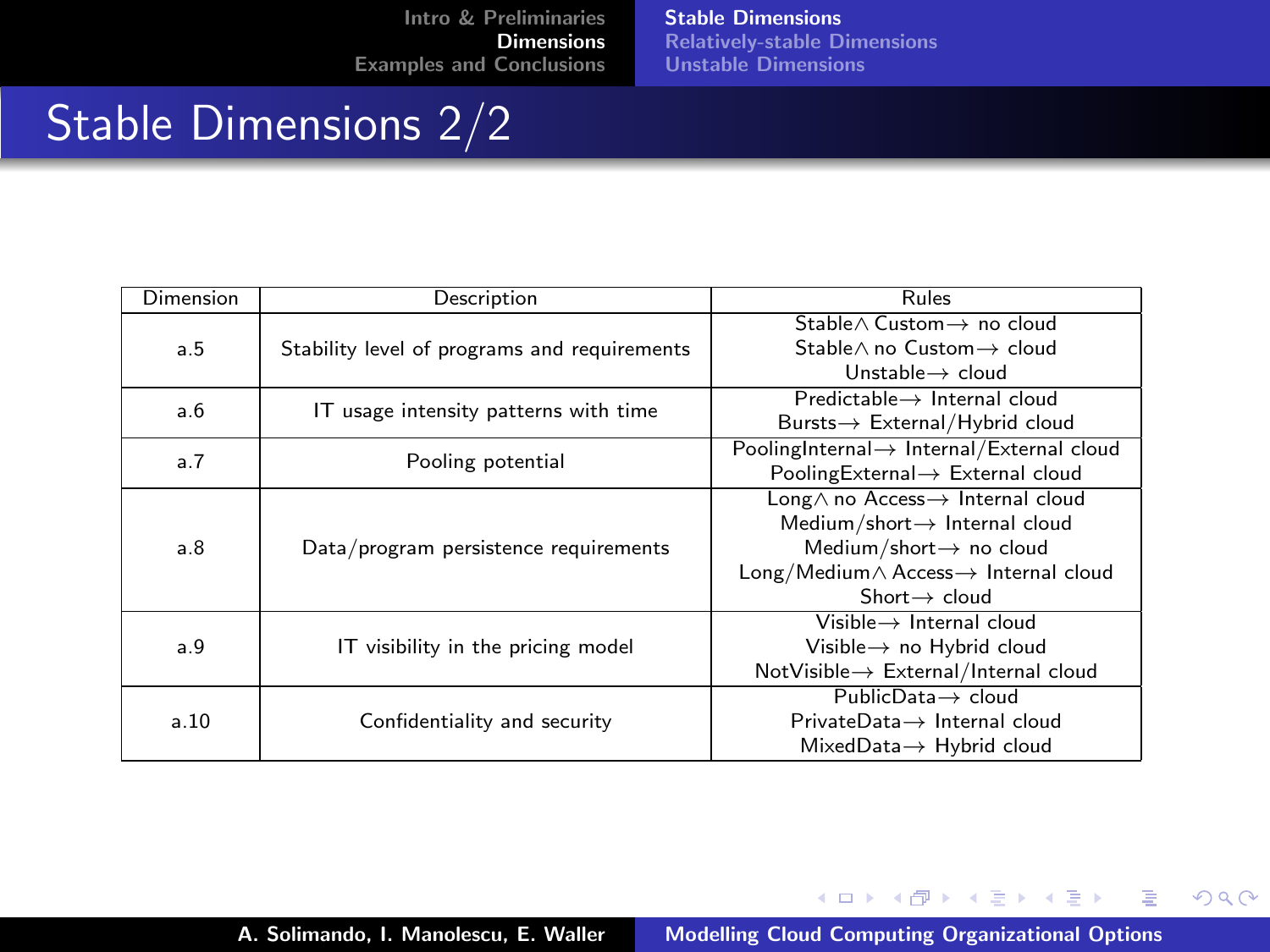[Stable Dimensions](#page-5-0) [Relatively-stable Dimensions](#page-7-0) [Unstable Dimensions](#page-8-0)

#### Relatively-stable Dimensions

| Dimension | Description                                       | Rules                                     |
|-----------|---------------------------------------------------|-------------------------------------------|
| b.1       | IT effort                                         | $High \rightarrow cloud$                  |
|           |                                                   | $Low \rightarrow$ External cloud          |
| h.2       | Horizon for improvements in the IT infrastructure | Long $\rightarrow$ cloud                  |
|           |                                                   | $Long/Median \rightarrow cloud$           |
|           |                                                   | Short/Medium $\rightarrow$ External cloud |
|           |                                                   | $Short \rightarrow External$ cloud        |
|           |                                                   | Short $\rightarrow$ no cloud              |
| b.3       | IT in/outsourcing                                 | strongInternalIT $\rightarrow$ cloud      |
|           |                                                   | $limitedIT \rightarrow SaaS$              |
|           |                                                   | outsourced $T \rightarrow$ cloud          |
|           |                                                   | outsourced $T \rightarrow$ SaaS           |
|           |                                                   | outsourced $T \rightarrow$ PaaS           |
| b.4       |                                                   | LowKnowledge $\rightarrow$ SaaS           |
|           | Level of IT know-how                              | MediumKnowledge $\rightarrow$ PaaS/SaaS   |
|           |                                                   | HighKnowledge→ cloud                      |
| b.5       | IT time-to-market                                 | Short∧ Legacy  → no cloud                 |
|           |                                                   | Long $\wedge$ Legacy $\rightarrow$ cloud  |
|           |                                                   | no Legacy $\rightarrow$ cloud             |
| b.6       | IT importance                                     | Strong $\rightarrow$ cloud                |

イロト イ押 トイモト イモト

<span id="page-7-0"></span>重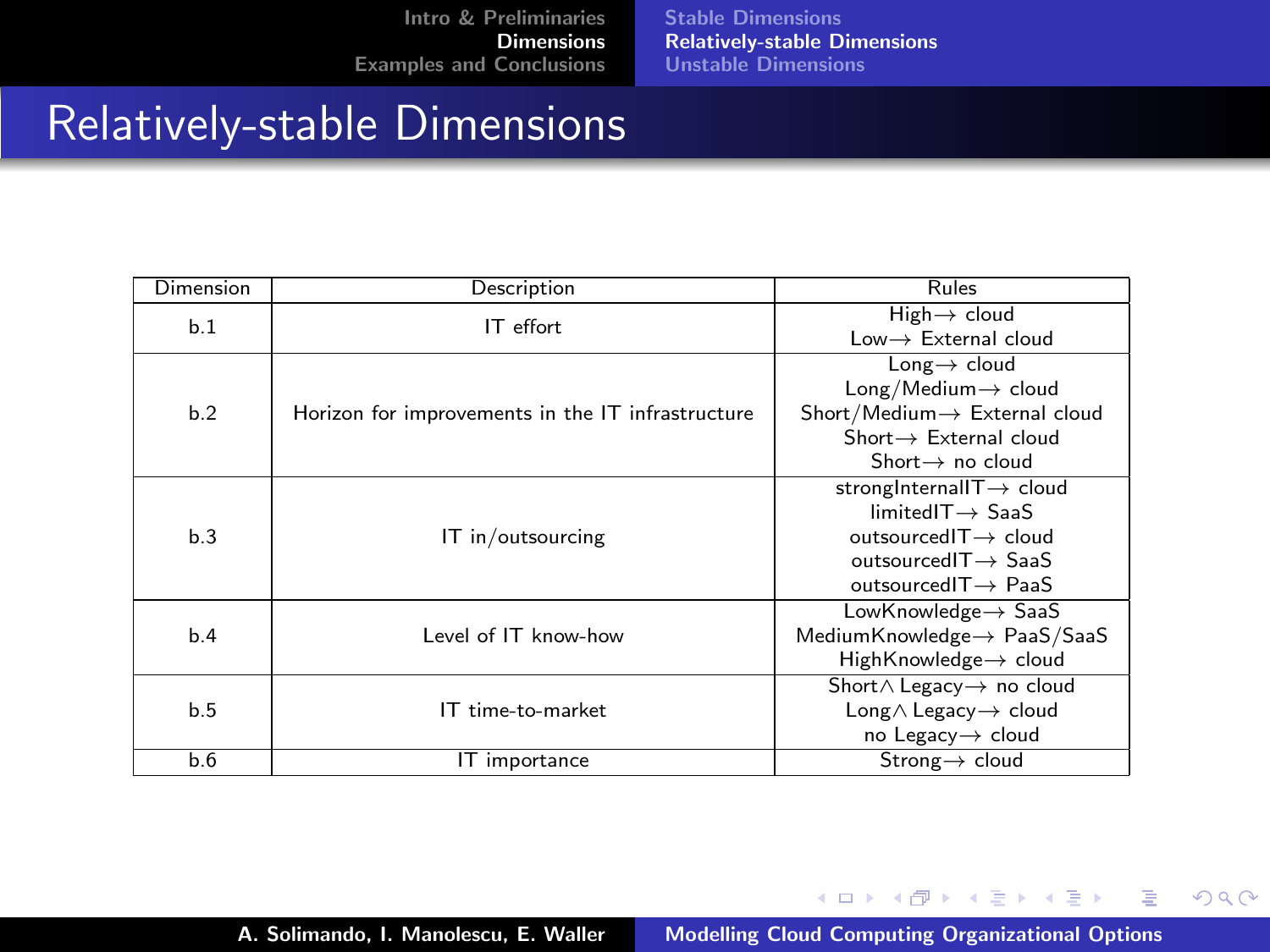[Stable Dimensions](#page-5-0) [Relatively-stable Dimensions](#page-7-0) [Unstable Dimensions](#page-8-0)

#### Unstable Dimensions

| Dimension | Description                                               | Rules                                            |
|-----------|-----------------------------------------------------------|--------------------------------------------------|
| c.1       | Volume and/or fraction of private data                    | no Privacy→ cloud                                |
|           |                                                           | Privacy $\rightarrow$ no cloud                   |
|           |                                                           | $Privacy \rightarrow$ Internal cloud             |
| c.2       | Full data retention or integration with 3rd-party sources | $ThirdPartvIntegration \rightarrow Public cloud$ |
|           |                                                           | InternalIntegration $\rightarrow$ Internal cloud |
| c.3       | Data processing flow                                      | DataAnalysis $\rightarrow$ cloud                 |
|           |                                                           | DataIntegration -> cloud                         |
|           |                                                           | BusinessIntelligence -> Internal cloud           |
|           |                                                           | B2C/E-Commerce→ cloud                            |
|           | Fault-tolerance and high-availability                     | High∧ CriticalTasks→ Internal cloud              |
|           |                                                           | High∧ no CriticalTasks → cloud                   |
| c.4       |                                                           | High∧ Mixed Tasks → Hybrid cloud                 |
|           |                                                           | Low∧ CriticalTasks→ Internal cloud               |
|           |                                                           | Low∧ CriticalTasks → no cloud                    |
|           |                                                           | Low∧ no CriticalTasks→ cloud                     |
| c.5       | IT performance requirements                               | $StrongRealTime \rightarrow no cloud$            |
|           | Status of internal IT infrastructure (SW and HW)          | OldInfr∧ ComplexInfr → cloud                     |
|           |                                                           | OldInfr∧ ComplexInfr  in the cloud               |
| c.6       |                                                           | NewInfr∧ ComplexInfr-> Internal cloud            |
|           |                                                           | OldInfr $\land$ SimpleInfr $\rightarrow$ IaaS    |
|           |                                                           | OldInfr∧ SimpleInfr-> External cloud             |
| c.7       | Data storage technology                                   | LegacyStorage∧ no Custom → Internal cloud        |
|           |                                                           | LegacyStorage∧ no Custom → no cloud              |
|           |                                                           | LegacyStorage∧ Custom -> no cloud                |
|           |                                                           | NewStorage $\rightarrow$ cloud                   |

イロト イ部 トイヨ トイヨト

<span id="page-8-0"></span> $\equiv$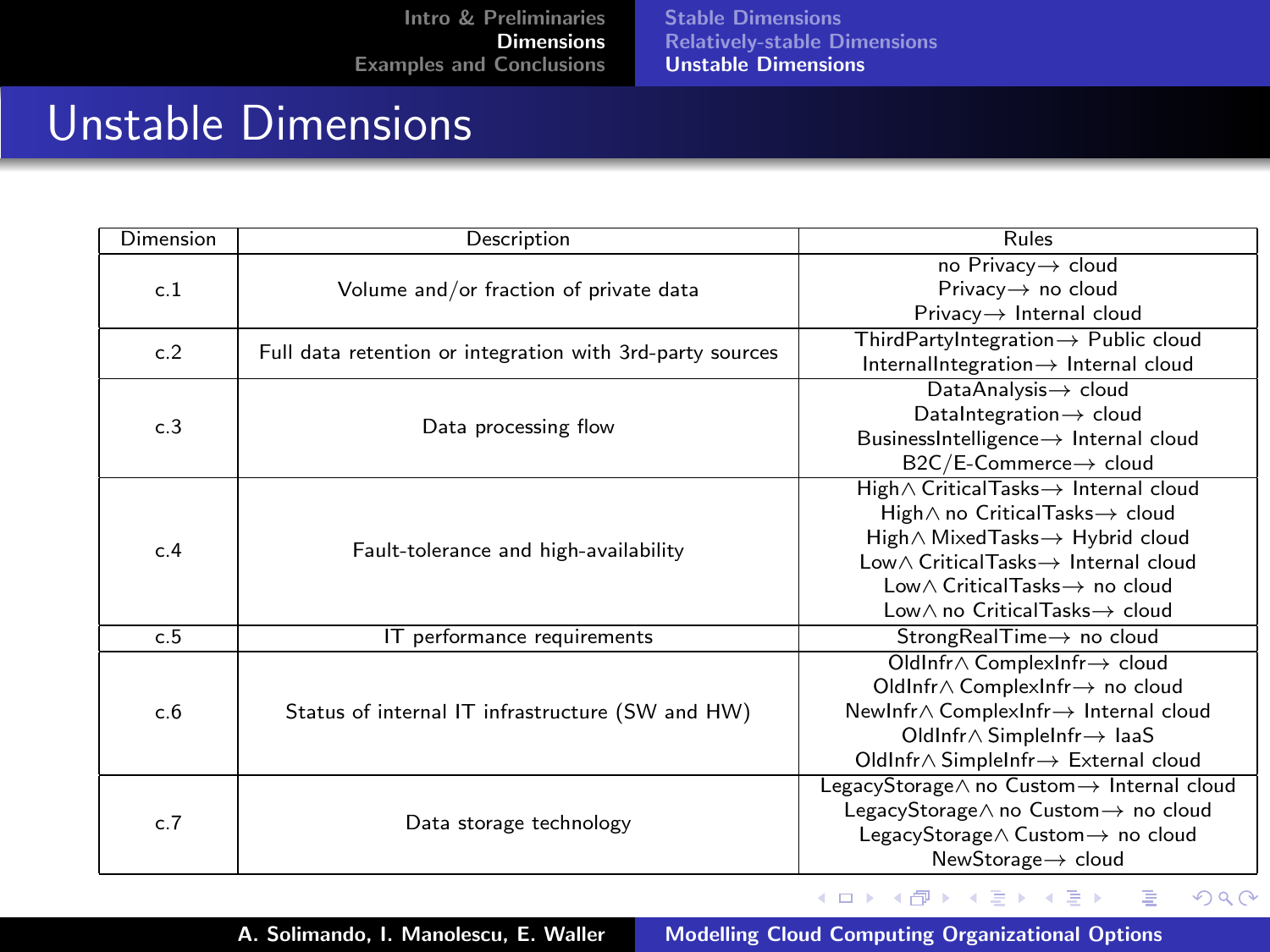#### **Example 1: New York Times and Washington Post (1/2)**

- a.10 (confidentiality and security): mostly public available information
- b.3 (IT in/outsourcing): strong internal IT department
- b.4 (level of IT know-how): quite broad technical know-how
- a.5 (stability level of programs and requirements): one-time problem (unstable program and requirements)
- c.6 (status of internal IT infrastructure): computationally-demanding task, IT infrastructure not suited; new task, no legacy system
- b.5 (IT time-to-market): highly parallelized cloud solution was a plus
- a.2 (enterprise size): big enterprises, with required know-how allowing IaaS level solution

イロメ マ桐 メラミンマチャ

<span id="page-9-0"></span> $2Q$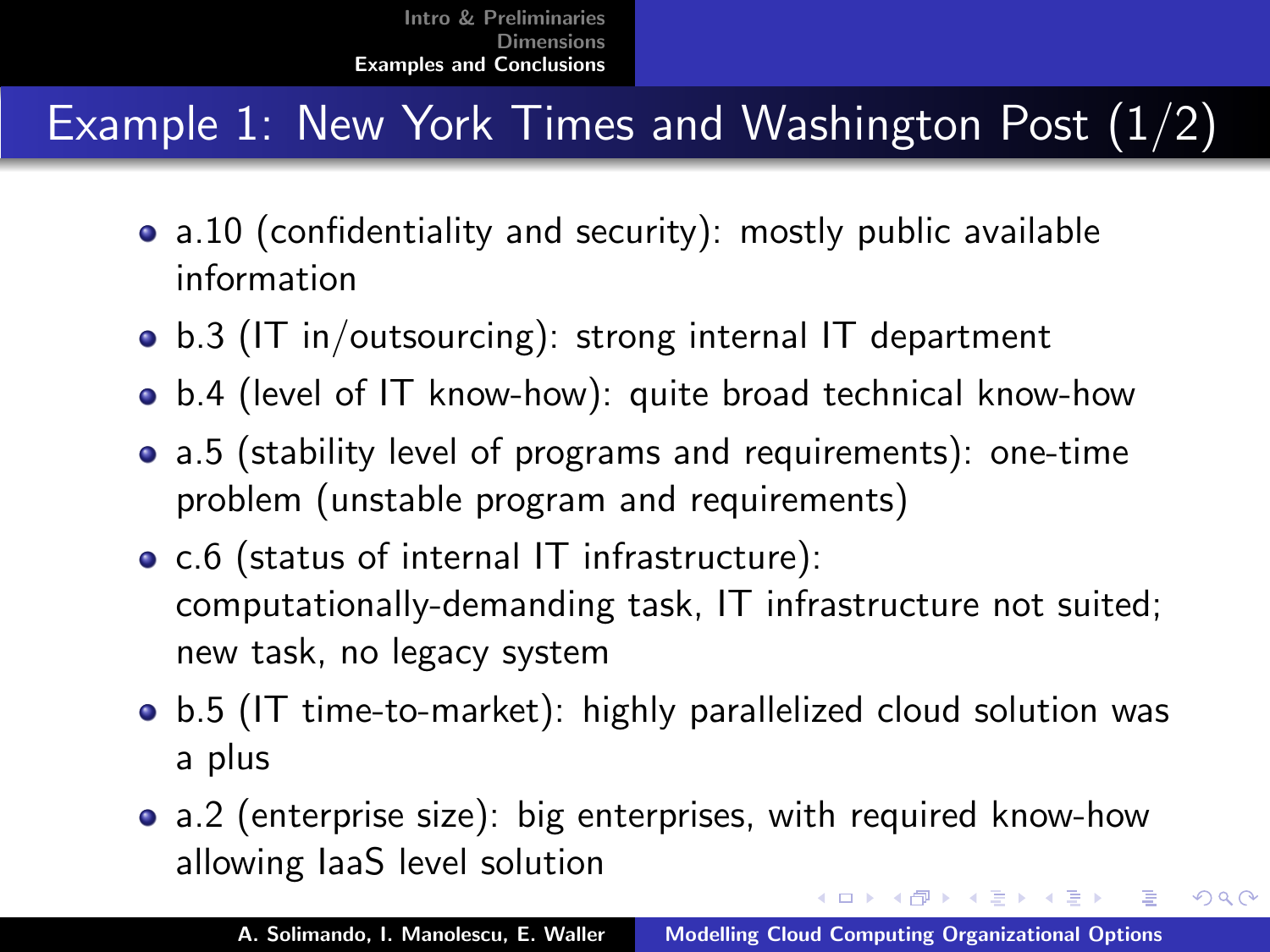#### **Example 1: New York Times and Washington Post (2/2)**

Instantiation of the different dimensions:

- a.2: BigEnterprise  $\rightarrow$  laaS
- a.5: Unstable→ cloud
- a.10: PublicData→ cloud
- b.3: strongInternalIT $\rightarrow$  cloud
- b.4: HighKnowledge $\rightarrow$  cloud
- b.5: no Legacy $\rightarrow$  cloud
- c.6: OldInfr∧ SimpleInfr→ External cloud

<span id="page-10-0"></span>へのへ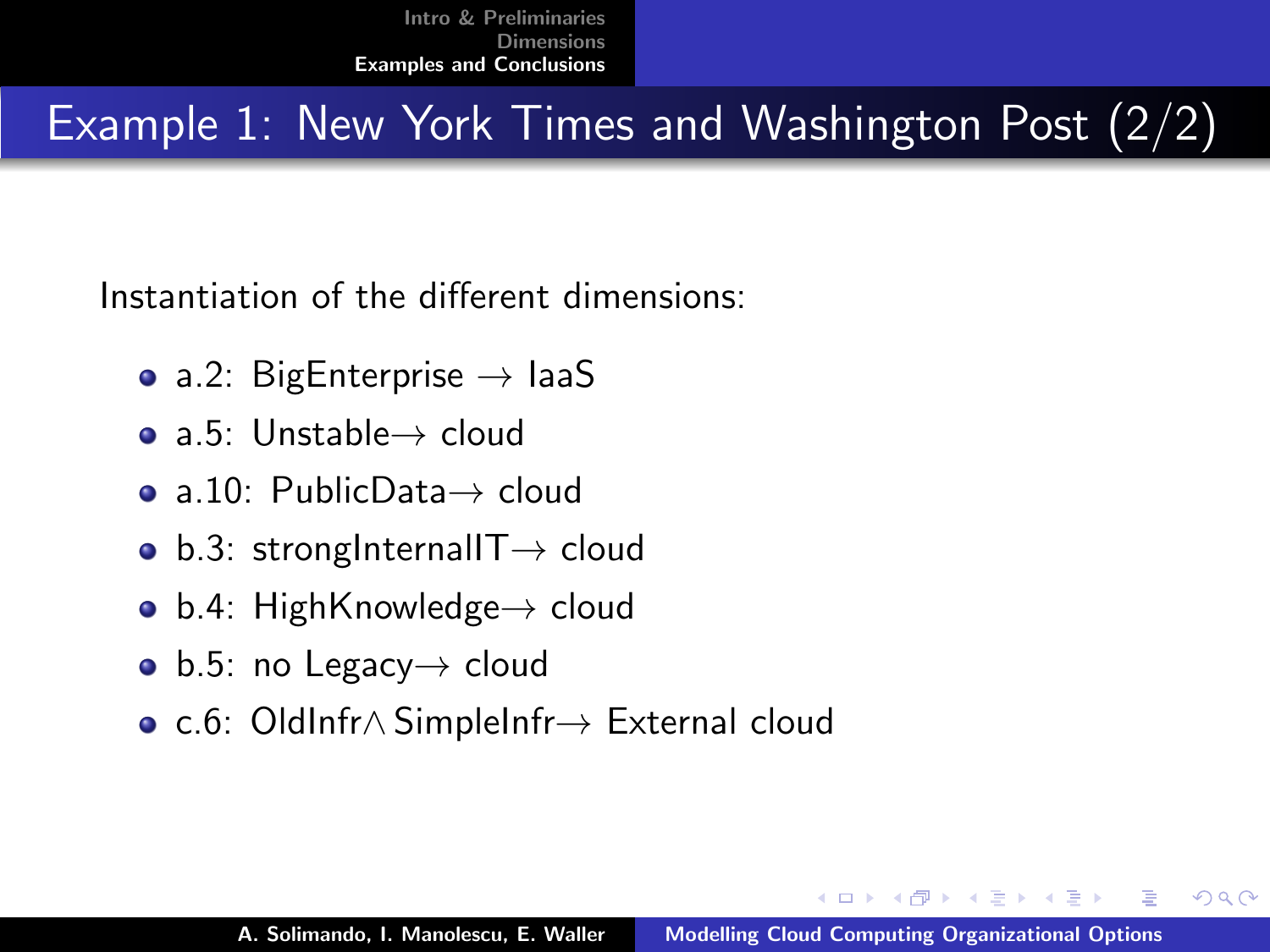## Example 2: Fratelli Levaggi Sedie

- a.2 (enterprise size): small handicraft firm composed by 5 artisans which realizes "chiavarina" woodden chairs
- b.4 (level of IT know-how): total absence of an internal IT department
- b.3 (IT in/outsourcing): external company for the realization of the website
- c.6 (status of internal IT infrastructure): website is hosted remotely on Aruba servers (no HW)
- In addition to the website, they use social networks (Facebook, Twitter), online videos, e-mails (exclusively SaaS services)
- a.2: SmallEnterprise  $\rightarrow$  SaaS
- b.3: limitedIT→ SaaS
- b.4: LowKnowledge $\rightarrow$  SaaS
- c.6: OldInfr∧ SimpleInfr→ External clo[ud](#page-10-0)

 $2Q$ 

ロト マタトマ ミトマ ミトー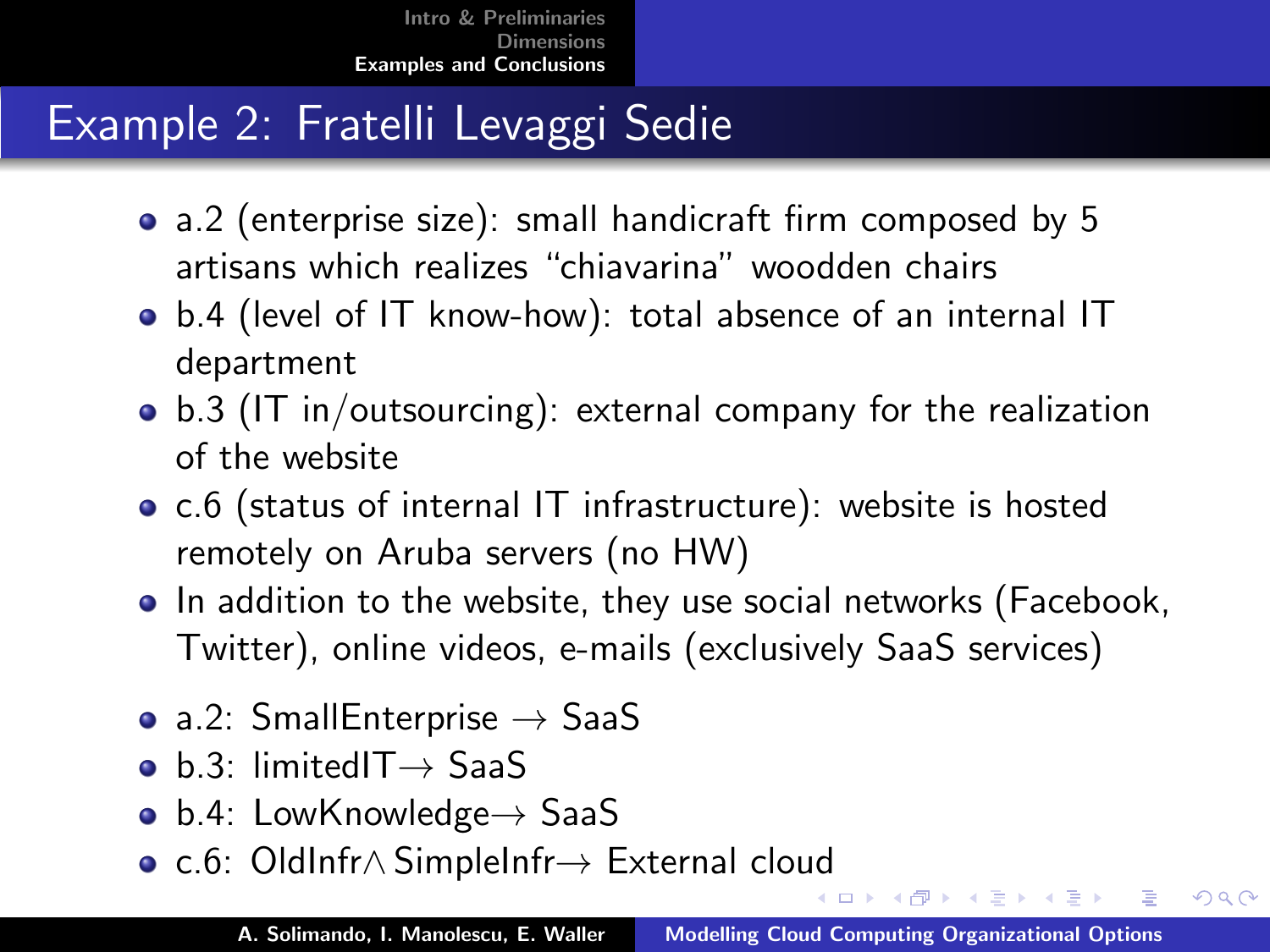# Conclusion

- Different dimensions for guiding in the positioning of enterprises w.r.t. cloud computing adoption
- Rule-based model circumvent the difficulty of grouping dimensions as needed by a taxonomy
- **•** Preliminary validation by means of case studies
- Extensible and customizable model by means of rules and result aggregation strategy

 $\Omega$